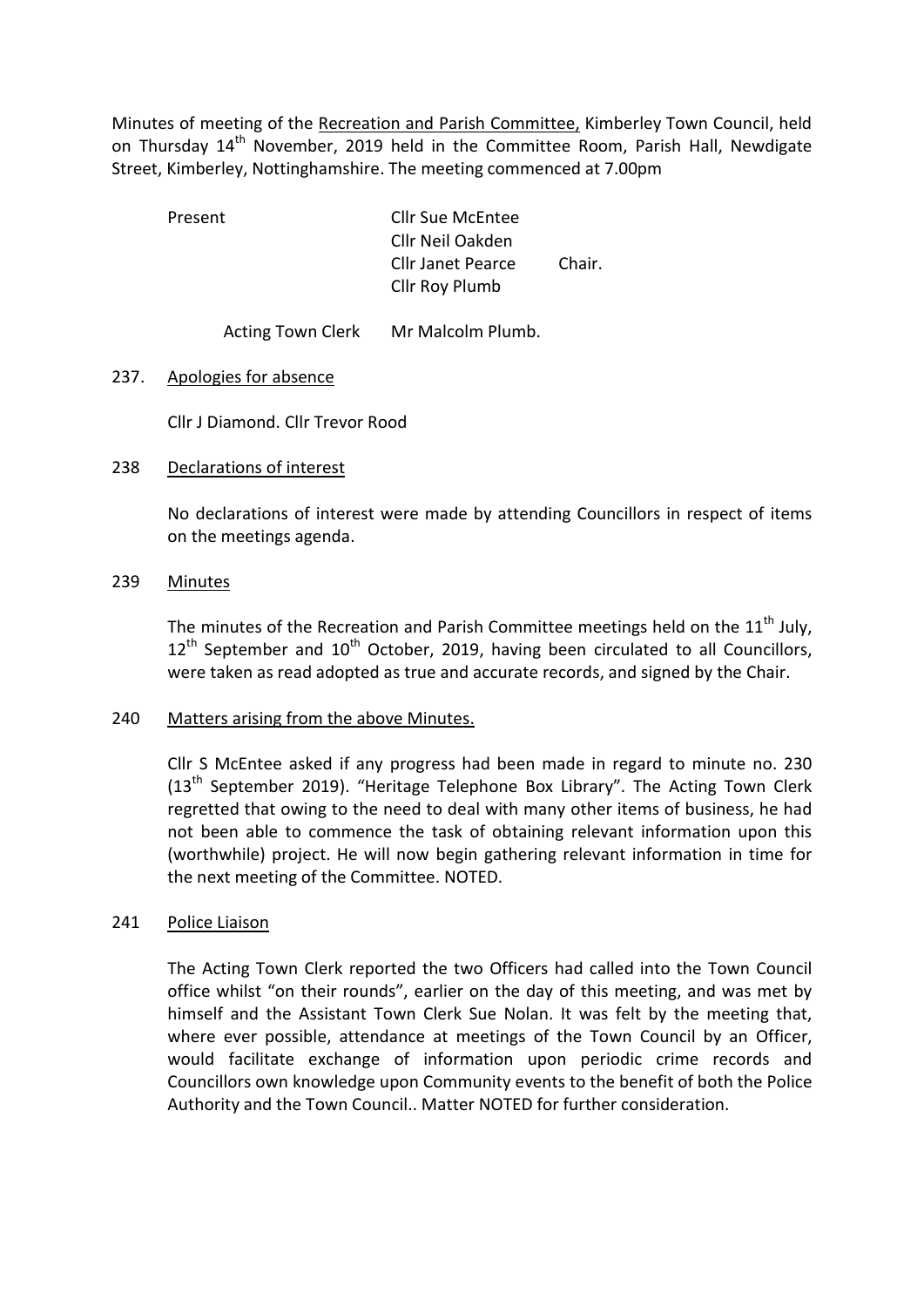## 242 Play equipment report

The Acting Town Clerk reported that Vandals had painted obscene graffiti on the new equipment recently provided on the Knowle Park Recreation Ground. He had passed on this report to the Town Council Chairman, Cllr Trevor Rood, who is in possession of "anti graffiti" paint. NOTED. The meeting recorded its hope that more regular routine reports might be available in the future.

#### 243 Parish Hall/Stag Recreation Ground Pavillion. Structural Surveys

The Acting Town Clerk advised the meeting that following the decision at the recent meeting of the Town Council, he had advised the Building Survey Consultants who quoted for the work in carrying out a comprehensive survey, of the Town Council's decision. The successful Consultants had been notified of the decision and they will be carrying the Survey work on the 25<sup>th</sup> November, 2019. NOTED.

## 244 Footpaths maintenance/ Footpath Warden

The meeting discussed the need for an up to date map of the Towns Footpaths (none road) and the desirability of appointing a Footpaths Warden. A question was asked as to whether the County Council might be willing to part finance such an appointment. Further enquiries will be made (including liaison with the Footpaths Preservation Society). NOTED

## 245 Bad weather procedure/access to grit/salt supplies and bins

The Acting Town Clerk confirmed that the request for 5 (free) bags of salt had already been requested from the County Council. Delivery expected shortly. The meeting agreed that notices for all grit bins should be attached making it clear the the grit/salt was wholly provided for use on roads and public pathways (not housing driveways). AGREED to monitor this provision.

## 246 Public question time

No members of the Public being present, no items were brought up under this item of business. A request was noted however, for any available assistance on the coming Sunday, to decorate the Parish Hall for the Christmas event programme. The web site had been used to advertise the Programmes switching on events. NOTED

#### 247 Planning Applications

The Acting Town Clerk reported that no new (major) proposals for development within the Town had been listed on the weekly reports from the Borough Council.